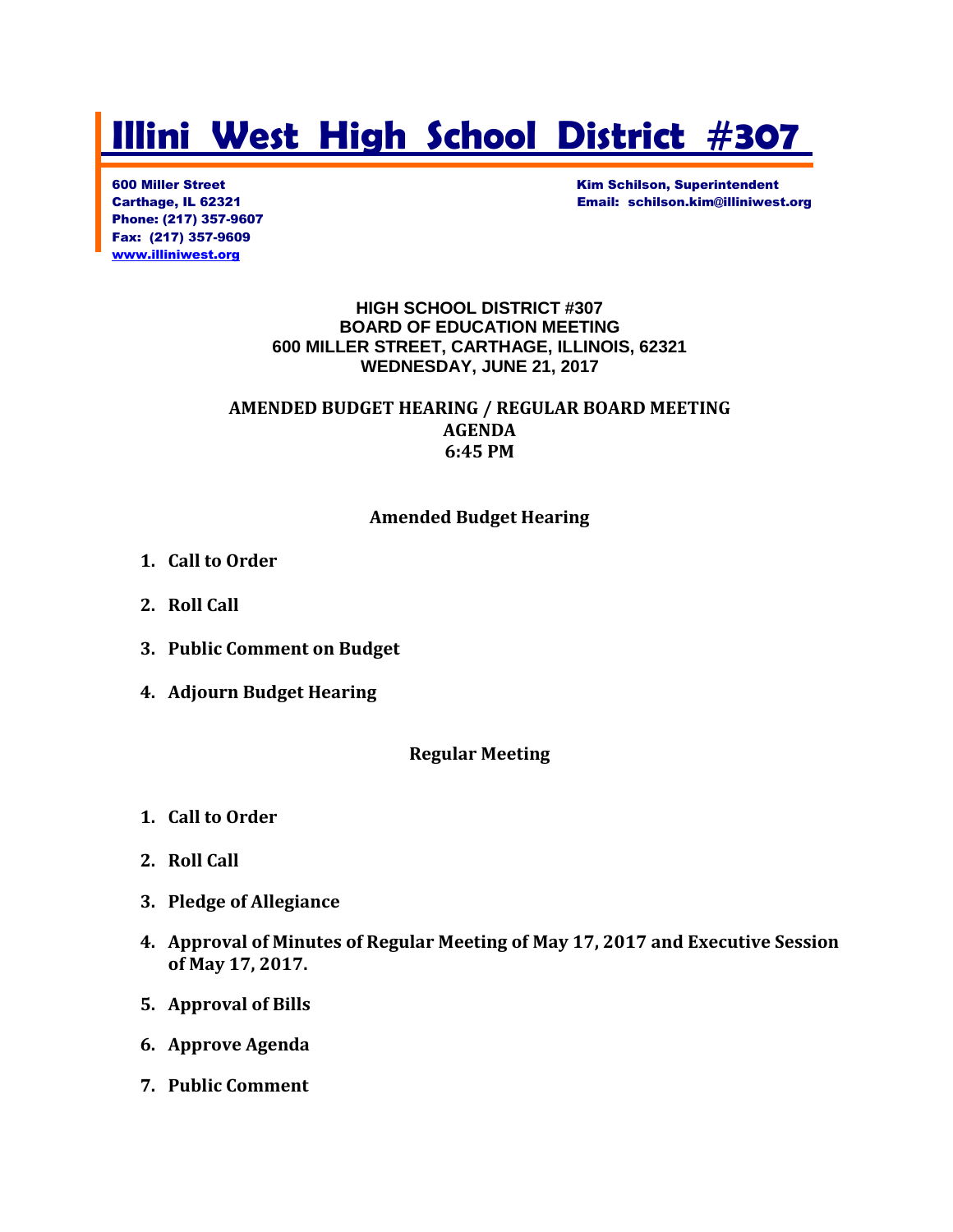#### **8. Reports**

- a. Technology Coordinator Website
- b. Principal
- c. Superintendent

#### **9. Discussion/Action**

- a. Adopt Amended FY 2017 Budget
- b. Approve Title I District Plan

#### **10.Consent Agenda**

- a. Approve Prevailing Wage
- b. Declare Items Surplus
- c. Fundraising Request
- d. Policy Updates-Adopt
	- 2:100 Board Member Conflict of Interest
	- 3:70 Succession of Authority
	- 4:15 Identity Protection
	- 4:130-E Free and reduced-Price Food Services; Meal Charge Notifications
	- 5:120 Ethics Conduct
	- 5:20 Maintaining Student Discipline
	- 5:285 Drug and Alcohol Testing for School Bus and Commercial Vehicle Drivers
	- 5:300 Schedules and Employment Year
	- 6:70 Teaching About Religions
	- 7:100 Health and Eye Examinations; Immunization; and Exclusion of Students

5-Year Review Polices

- 4:180 Pandemic Preparedness
- 5:70 Religious Holidays
- 5:80 Court Duty
- 5:110 Recognition of Service
- 5:140 Solicitations By or From Staff
- 5:210 Resignations
- 5:320 Evaluation
- 6:185 Remote Educational Program

## **11. Executive Session per ILCS 120/2 (c) (1)(2)**

- a. The appointment, employment, compensation, discipline, performance, or dismissal of specific employees of the public body or legal counsel for the public body, including hearing testimony on a complaint lodged against an employee of the public body or against legal counsel for the public body to determine its validity. 5 ILCS 120/2(c)(1)
- b. Collective negotiating matters between the public body and its employees or their representatives, or deliberations concerning salary schedules for one or more classes of employees. 5ILCS 120/2 (c) (2).